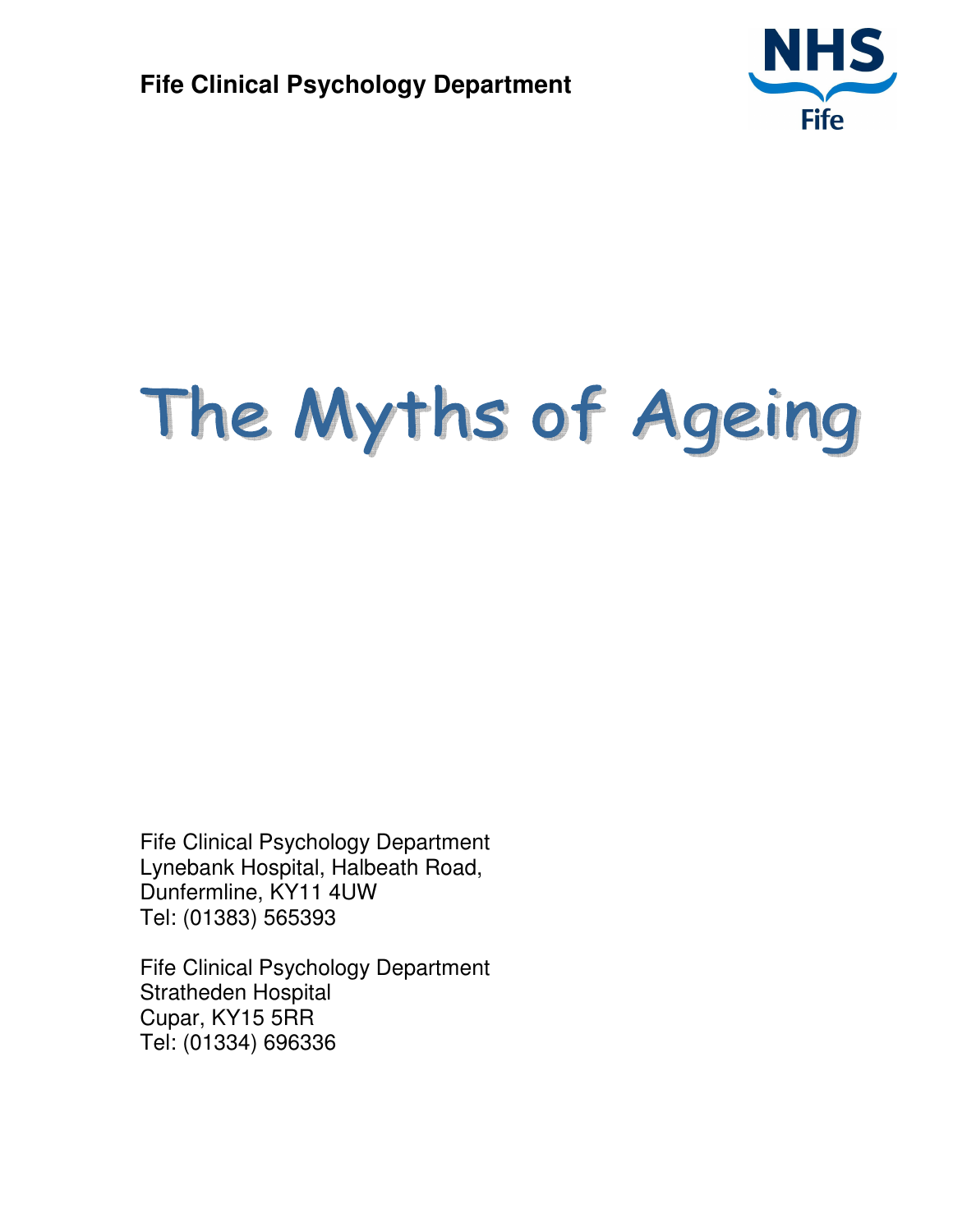#### AGEISM

Western culture values achievement, productivity and speed. As a result, a number of negative myths have developed about getting older. We tend to view older people as sick, demented, frail, weak, disabled, dependant, powerless, sexless, passive, alone, unhappy and incapable.



Figure 1: Negative views of older people as dependant, disabled and unhappy

While old age is not always easy, these beliefs do not consider all the scientific facts and the rapid changes that are affecting our functioning and quality of life in old age.

Self-fulfilling Prophecies: Unfortunately, these myths can lead to ageism and a fear of ageing. Furthermore, this can set up self fulfilling prophecies. People can avoid tackling the challenges of old age which can lead to negative and unsatisfying lives. They feel old younger and sadly die sooner at a result.

THIS DOES NOT NEED TO HAPPEN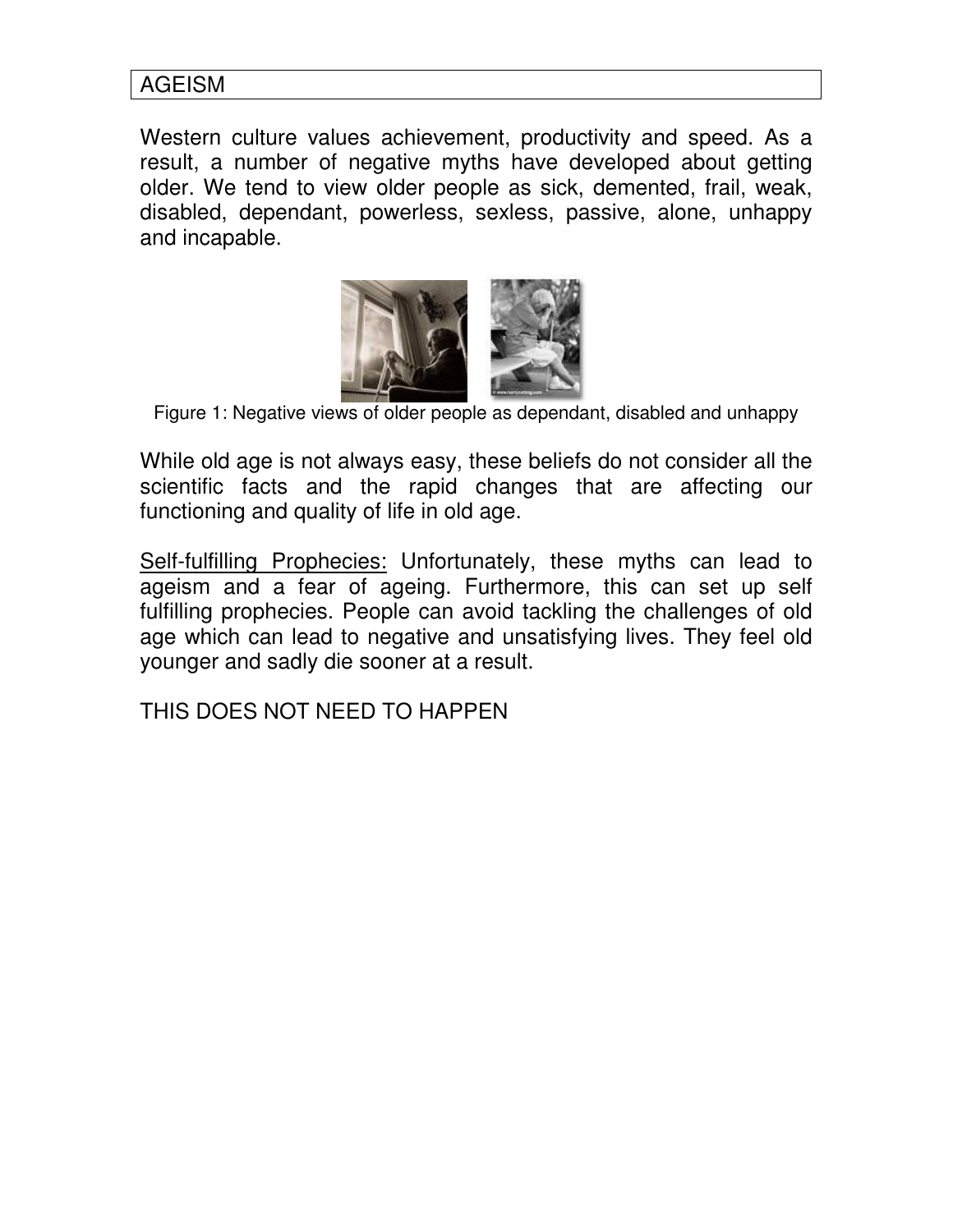# A MORE BALANCED VIEW OF LATER LIFE

In Asian and African cultures, later life is often highly valued. The wisdom and expertise that only comes with old age is celebrated, respected and even longed for.



Getting older does not have to be something that is feared. It is just another stage in the life cycle, with its own particular challenges, just like adolescence or middle age. All you have to do is know the facts, and how to adapt to the challenges old age brings. The advantage of being older is that you have more skills and experience than you have had at any other time in your life.

The following looks at common views of late life and highlights how they are myths rather than fact:

Myth 1: All old people are the same: You are old by the time you are 65

- Myth 2: To be old is to be sick Ageing is a disease – it is out with your control
- Myth 3: To be old is to be depressed

Myth 4: To be old is to be confused: Old people do not change or learn new things

Myth 5: To be old is to be a burden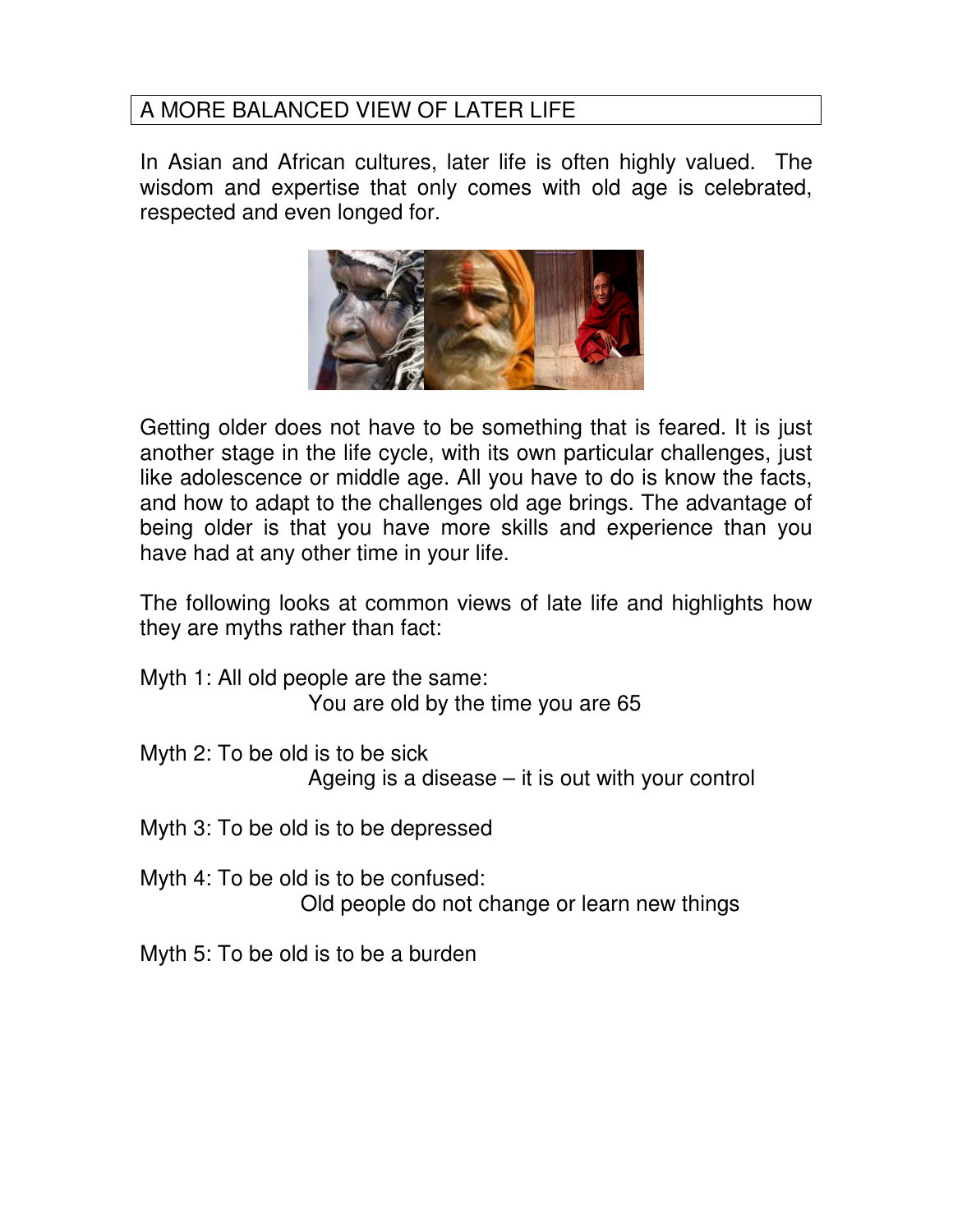# MYTH 1: All old people are the same: You are old by the time you reach 65

Most recently, in the West, we have based old age on chronological age of retirement, set currently at 65. This may have been appropriate for our grandparent's day, when people were less able to carry on with physically demanding jobs and did not live many years past this age.

#### Improvements in functioning:

However, in the 21<sup>st</sup> Century we are living longer and more healthily for often many decades past retirement. Our level of functioning can vary hugely between 65 and +100 and so it is not useful to make generalisations about such a wide age range.

#### Diversity in functioning:

Additionally, knowing the number of years we have lived, does not help us to predict functioning. Some people will enjoy the biological fitness of a 40 year old at 65. While other peers will look and act more like an 80 year old.

What varies more than even biological age, is psychological age – how old we feel. This does not depend on years lived or even how healthy we are. Thus we can be 80 and have severe arthritis, but still feel as young as we did when we were in our 20's.

#### Attitude to ageing

Our attitude to ageing – whether we embrace and adapt to growing older, or fear and try and avoid it, can affect our physical and mental health and ultimately our life expectancy. The good thing is that we have more control over our psychological age than the other types of ageing.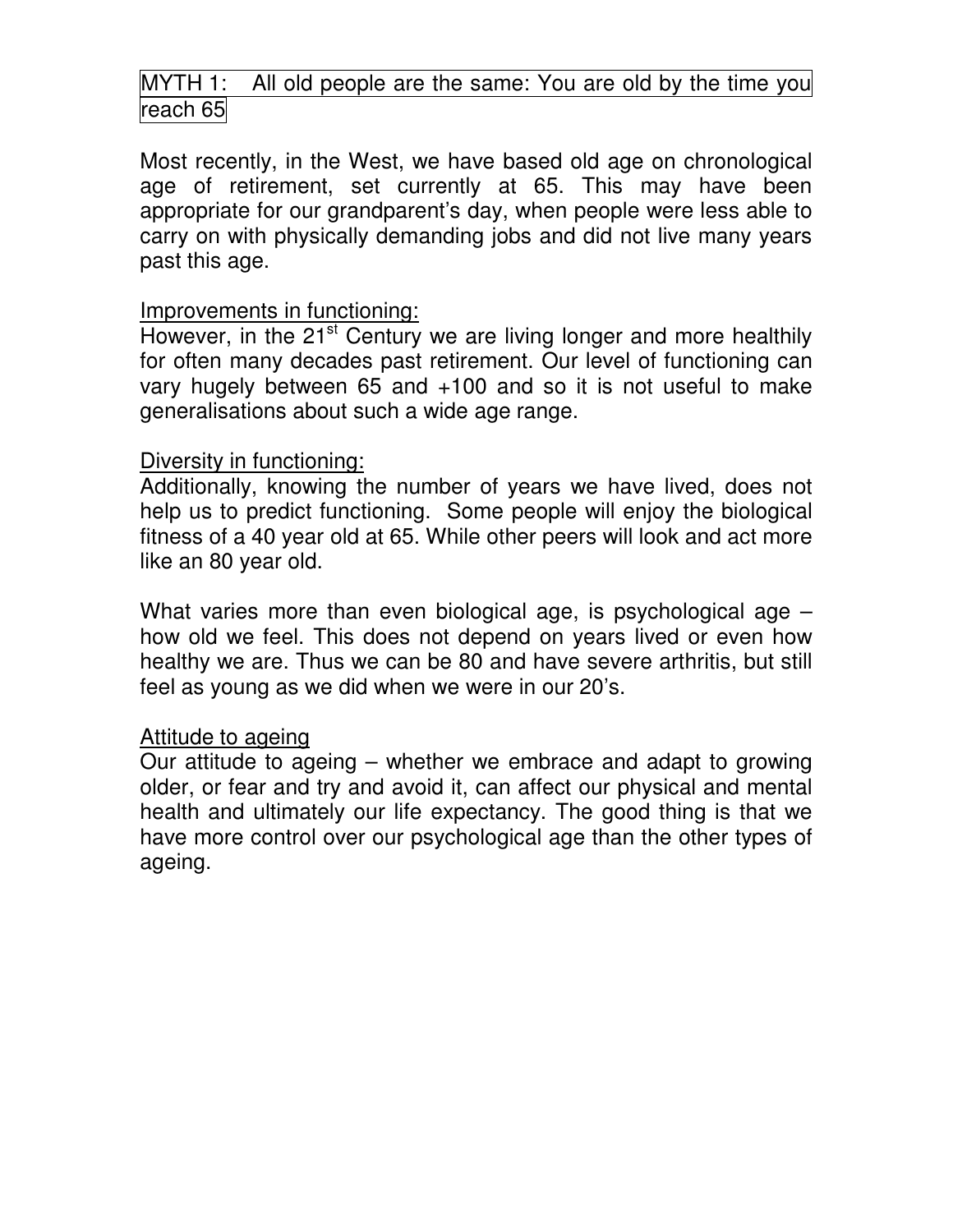# MYTH 2: To be old is to be sick – and there is nothing you can do about it

It is true that there are some physical and mental changes that are due to the aging process and cannot be prevented. For example the kidneys, heart, lungs and immune system become weaker as we get older. As a result of this and our genes, our bodies become more susceptible to illness and there are certain medical conditions that are more common in old age.

#### Changing illness pattern of old age

However, due to advances in medicine, environmental and lifestyle factors, the type of conditions has changed in the past century from acute, infectious conditions to chronic illnesses such as arthritis, hypertension & heart disease, diabetes and sensory impairments.

Compared to the 1960's, the risk factors for these chronic diseases, such as high blood pressure & cholesterol and smoking have been reduced through medication and lifestyle change. Thus, older people are suffering fewer chronic conditions.

#### Improving functioning in old age

Furthermore these conditions are interfering less with older people's day to day functioning and quality of life. Relatively few older people live in nursing homes – about 5% (which is similar to the under 65 population). Most are free of disability. Although this declines with age, studies have shown that even after the age of 85, 40% of the population is fully functional. Finally, there is growing evidence that older people often perceive themselves as healthy despite having multiple health problems.

#### Control over the rate at which we age

Although genes have some impact on our health, studies have shown we can slow down old age by maintaining a healthy physical and emotional lifestyle. In a study, people were assessed between the ages of 40 and 70 years old for illness risk factors, such as smoking, being overweight and a lack of exercise. Those with low risk postponed age of disability onset for more than 5 years!

Research has also shown that it is never too late to make changes, even if we have had a life-time of being unhealthy. Function can be recovered and risk of disease can be lessened.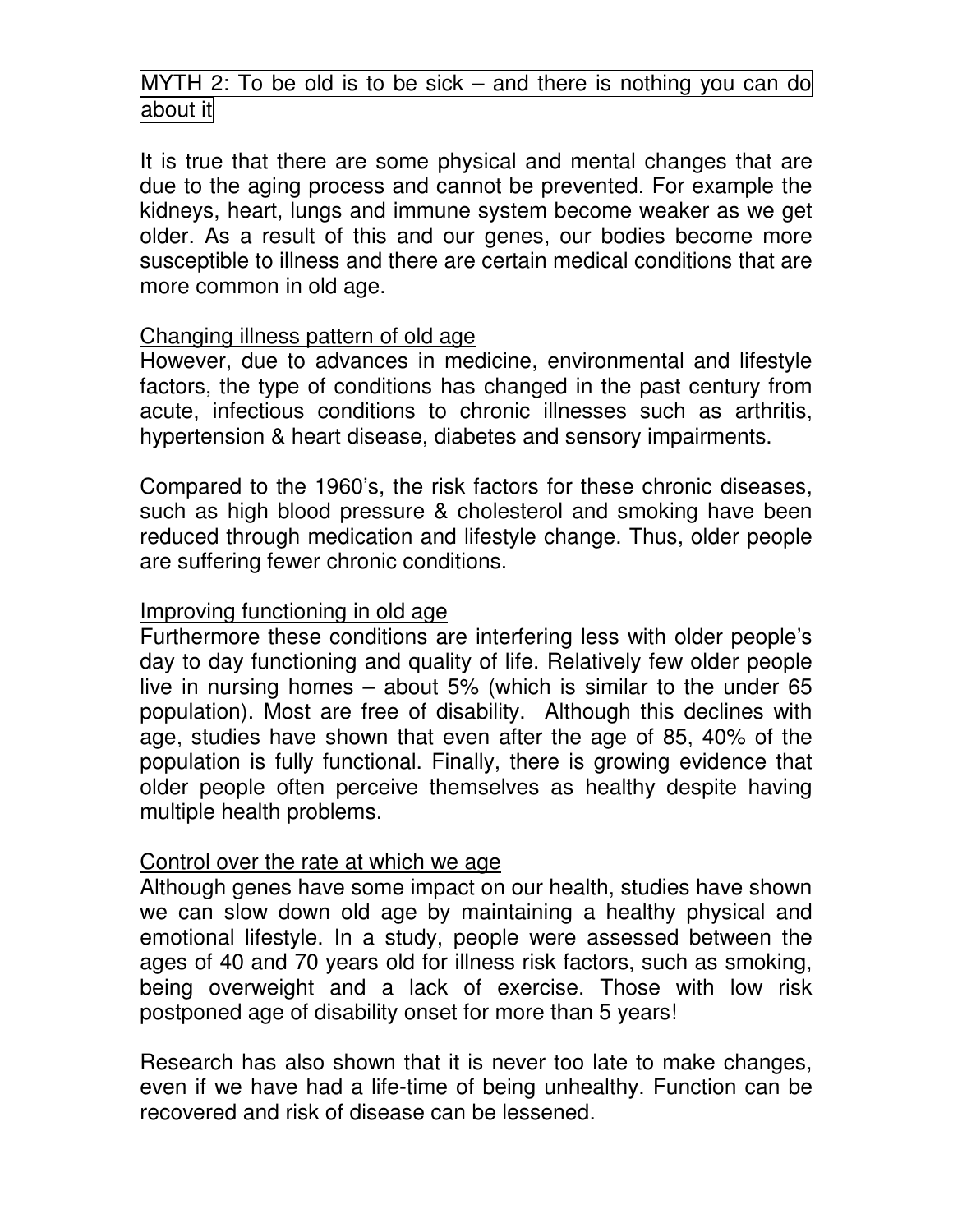# WE CAN CONTROL THE RATE WE AGE & OUR HEALTH by:

Good diet Sufficient exercise Positive attitude Learning to adapt to changes Continuing to engage actively in life through productivity & strong relationships

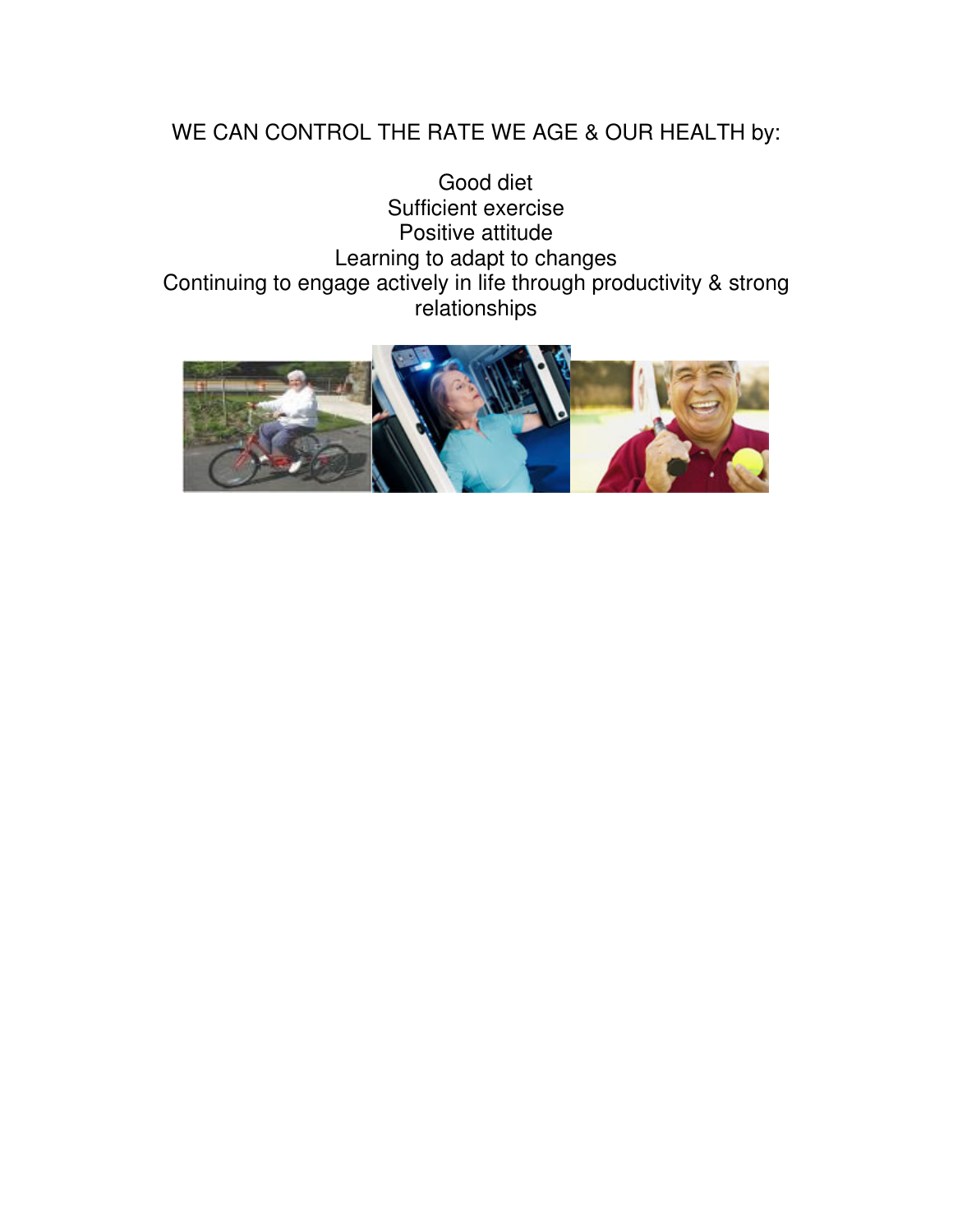# MYTH 3: To be old is to be depressed

Late life can be associated with many losses, more than at any other stage of life:

Loss of job Loss of status Loss of finances Loss of health Loss of mobility Loss of independence Loss of social life through bereavement





It may be understandable to think that older people would be more likely to be depressed than younger people because of all these losses.

Yet they are not!!! The rate of depression, in populations living at home, is the same for younger people as it is for older people – only 15%.

### DEPRESSION IS NOT NORMAL PART OF LATER LIFE!

This shows that most older people use their life experiences and skills to adapt successfully to these losses. Later life is not just about  $loss - it$  is about gain too  $-$  you don't stop developing just because you have reached 65!

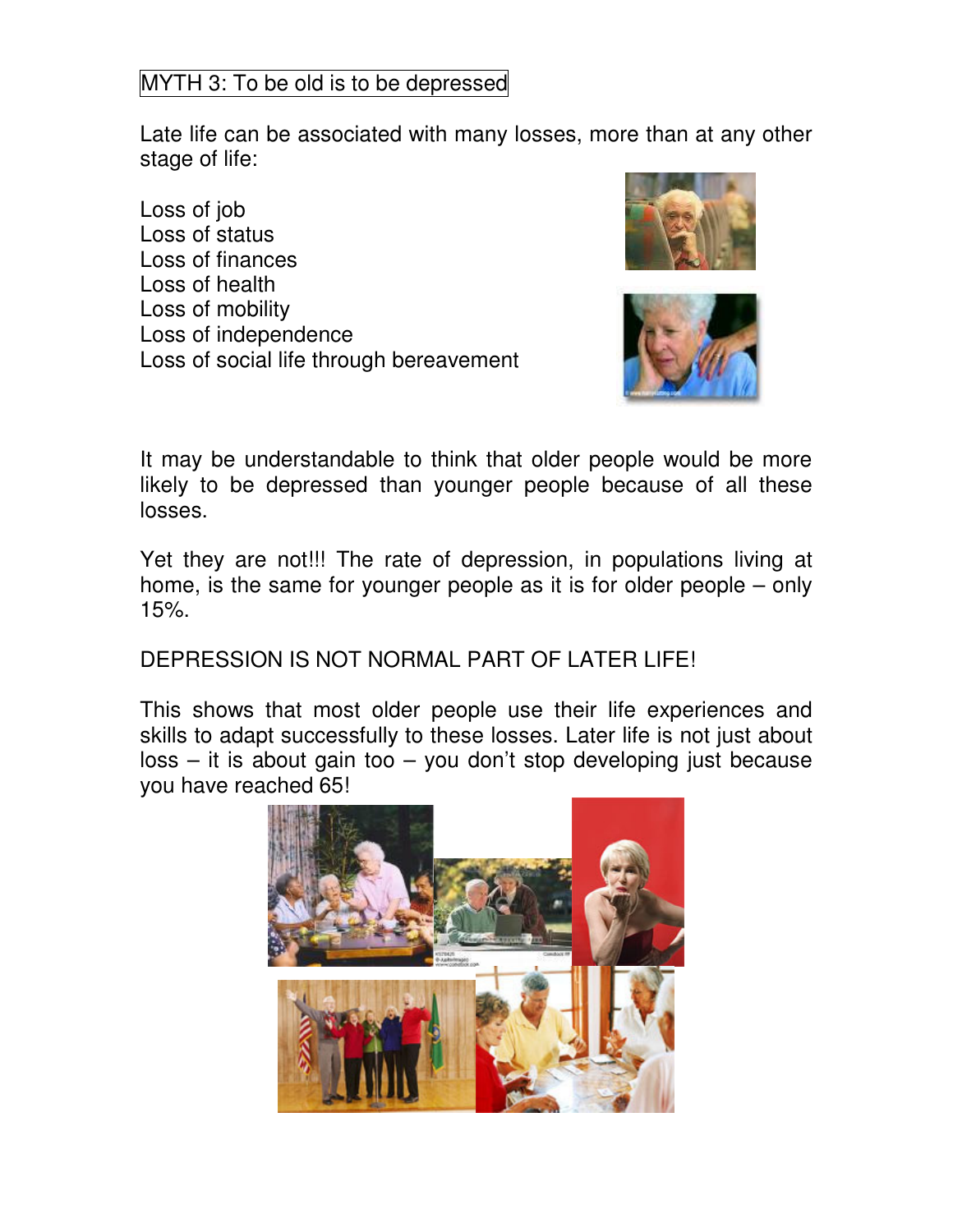# KEEP THE MEANING!

It is important that we keep our lives meaningful. Sometimes through loss of job, role, health or a partner etc we can no longer find purpose in life. This is the challenge of later life, how to maintain a meaningful life despite the losses. Successful agers have done this a hundreds of ways through

- Keep working partime, voluntary, or care-giving
- Maintaining Relationships roles within the family eg as parent or grandparent, or community, friend, advocate, teacher or fund raiser
- Continuing with Life long hobbies, interest and skills
- Keep family or local traditions going eg at xmas or religious times
- Having a faith or life philosophy

They may have to modify how they do these things to adapt to losses in health etc but it is important to find ways round these obstacles rather than give up these important activities to keep meaning going in our lives and prevent depression.

Successful agers also have a range of interests – so don't put your eggs all in one basket such as, in physical activities, as loss in health could leave you with nothing meaningful in your life. Those who age most successfully focus less on striving to achieve and more on maintaining the positive things have already achieved, accepting the live they've lived, good bits and bad.

What is most meaningful in your life? Keep a balance between:

- Work vs play
- Outcome vs process do some activities that don't involve winning or the end product for pleasure.
- Mental vs physical activities
- Social vs solo activities at home and in the community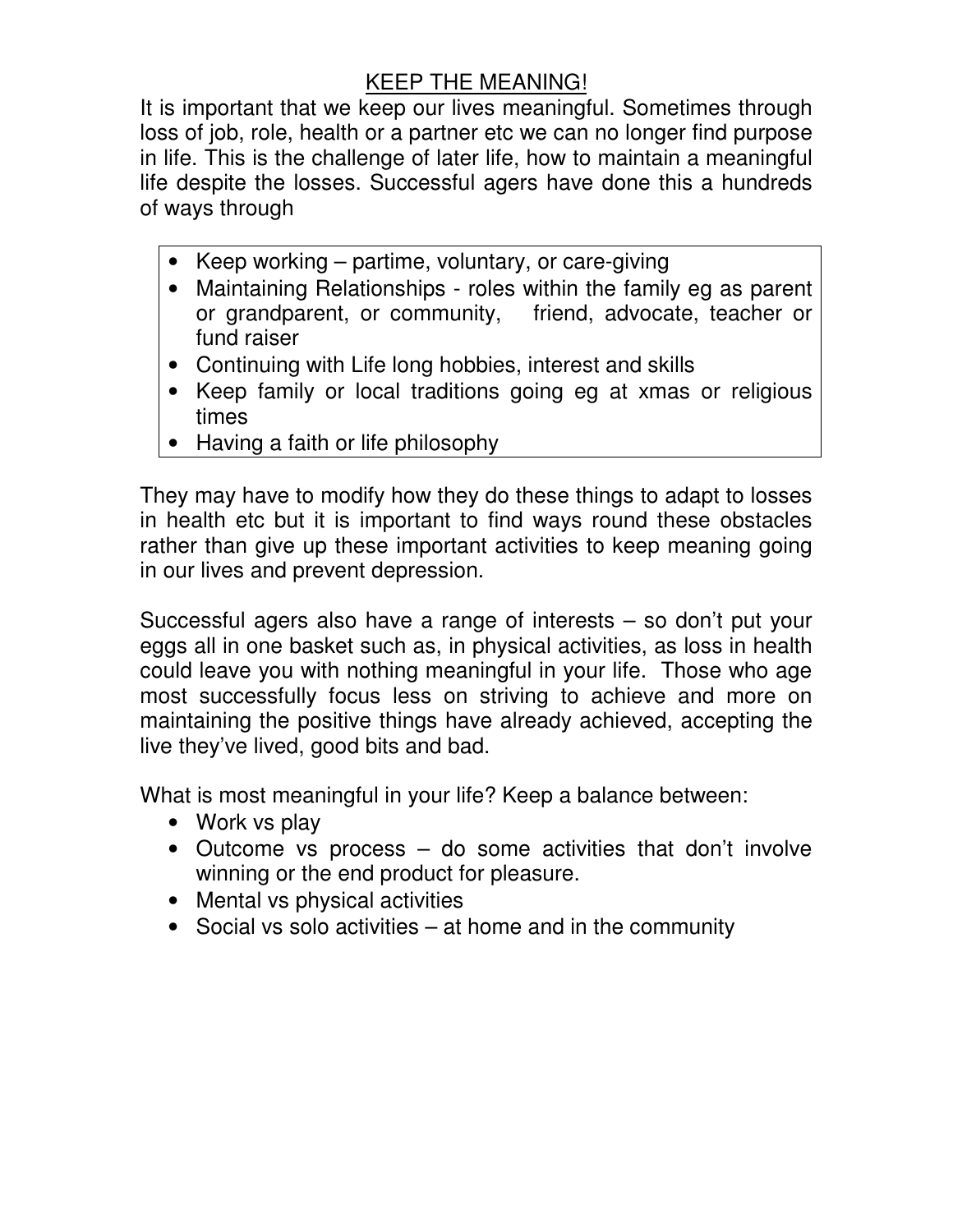# Myth 4: To be old is to be forgetful and confused

It is true that dementia increases with age, but it is not an inevitable part of getting older. Only 10% of over 65's suffer from dementia.

It is true that with age the brain does slow slightly and is less flexible. Younger people tend to have better vision, hearing, short-term memory and reaction time. Some kinds of learning involving say speed and muscular strength and coordination might be impossible for older people.

However, some deficits can be over come and many abilities are preserved or even enhanced with age. Thus, you can teach an old dog new trick but just in a different way to a young dog! The key conditions for learning in older people are:

- 1) Create expectations that learning will occur  $-$  if we are not challenged, anxious or embarrassed then we performed less well
- 2) Opportunity to work at their own pace
- 3) Time to practise new skills

Thus 90 year olds can learn successfully to use household appliances and technology that were non-existent in their youth.

There are many problems where speed is not useful. Instead, careful reflection drawing on a wealth and breadth of experience is needed, which older people excel at. That is why many of the worlds most respected leaders, such as Nelson Mandella and Kofi Annan are well past their retirement age.

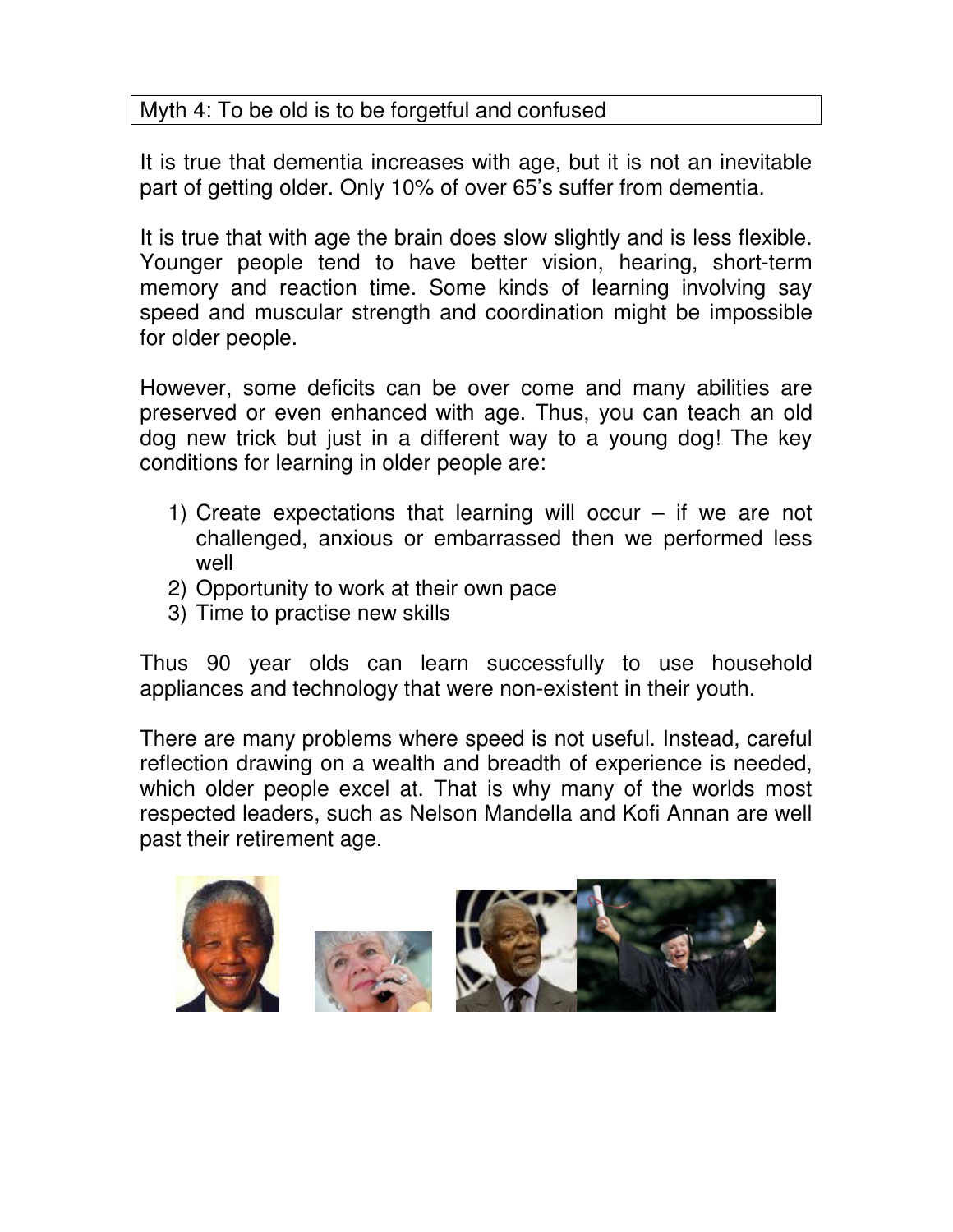We can also strengthen mental functioning in older age by:

- 1) regular physical activity
- 2) strong social support system
- 3) belief in our ability to meet life's challenges

Successful agers do not stop learning and are not afraid to try new things. Thus it is important to have life long learning whether it be a new hobby, skill, idea or fact– keep at it fresh!

Don't predict the end of your life too early – you could live for another 20 years! Learning new ways of seeing the world keeps the mind and body growing. Always have a goal for the future – no matter how small.



Figure: Leonardo Da Vinci and Picasso did some of their best work in later life